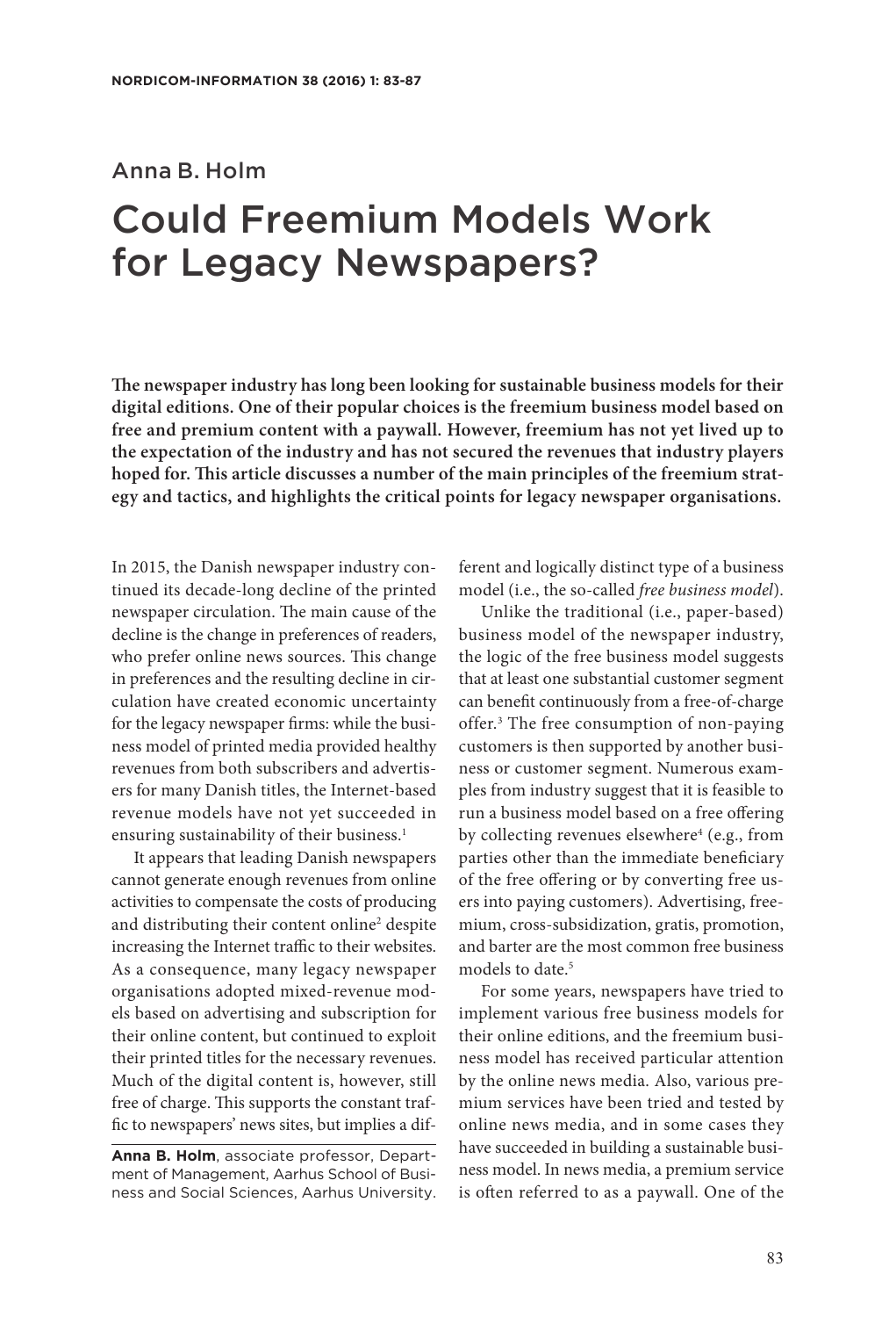success stories is the New York Times, which secured over one million digital-only subscribers for its metered paywall and around \$200 million in digital revenues.6 To an extent, a similar result is seen with the Wall Street Journal (with 900,000 subscribers) and the Financial Times (with over 500,000 digital subscribers). However, the one million paying digital subscribers of the New York Times represents less than 2 per cent of all unique US visitors per month. Put differently, the sustainability of the New York Times digital business depends on a narrow group of loyal core readers who represent less than 5 per cent of the overall 60 million readers.7 Newspapers with a considerably smaller readership will, therefore, have little chance of monetising their content to get the level of revenues that would permit them to run a daily title.

Apart from online news media, many other types of Internet-based companies – commonly referred to as e-businesses – have emerged from and still rely on a various free business models for different reasons, such as the acquisition of new users or promotion of new products.8 Those companies provide valuable insights into how newspaper companies can utilise their free business models to achieve sustainable revenues and secure their future in the marketplace. Of particular interest are successful online firms executing freemium business models, since they can in time inform newspaper managers about how they can best implement this type of business model. The main assumption here is that there are common principles of business model sustainability in the online environment and that some online businesses are even in direct competition with the online news media for reader attention, time, and loyalty. In the remainder of the article, I discuss some of the major aspects of strategy, business model design, and tactics relevant for online news organizations.

#### Freemium business model

In most management research contributions, a business model is viewed as a conceptual tool which explicitly states how the business functions and comprises four fundamental components: 1) a value offering (value proposition), 2) value creation, 3) value delivery, and 4) value capture.9 A value offering is a firm's bundle of products and their characteristics. Value creation is the arrangements of resources, competencies, activities, processes, and partnerships with other firms to create and deliver the value offering. Value delivery is the segments of customers to whom the firm offers the value offering, as well as the various means and channels to reach the segments. Value capture refers to monetisation, i.e., revenue model and cost structure). Moreover, a business model is also often perceived as a representation of the firm's realised strategy, $10$ which assumes that a business model design and configuration is aligned with the firm's strategy, which then guides the realisation of relevant business tactics.

Over the last three years, I have been studying freemium business models of successful e-businesses. The companies I investigated include the music streaming service Spotify, event management platform Eventbrite, professional networking service LinkedIn, cloud storage provider Box, and also a number of smaller firms. The conducted research<sup>11</sup> reveals many commonalities in business model configurations, strategies, and tactics of ebusinesses that managed to achieve sustainable freemium business models. First and foremost, their business model configurations rely on offering a fully functional free product/service, which is highly relevant for and appeals to a mass market. Their value creation is focused around content creation and maintenance, as well as platform development and management. Their value delivery relies on the Internet, their own and third-party websites and applications for various mobile devices. The value capture is ensured by the revenues from premium users and, to some degree, on the earnings from advertising, albeit to a much lesser extent. In other words, their freemium business models are very similar to those we know from online news media and are therefore comparable. However, the strategies and tactics employed by those e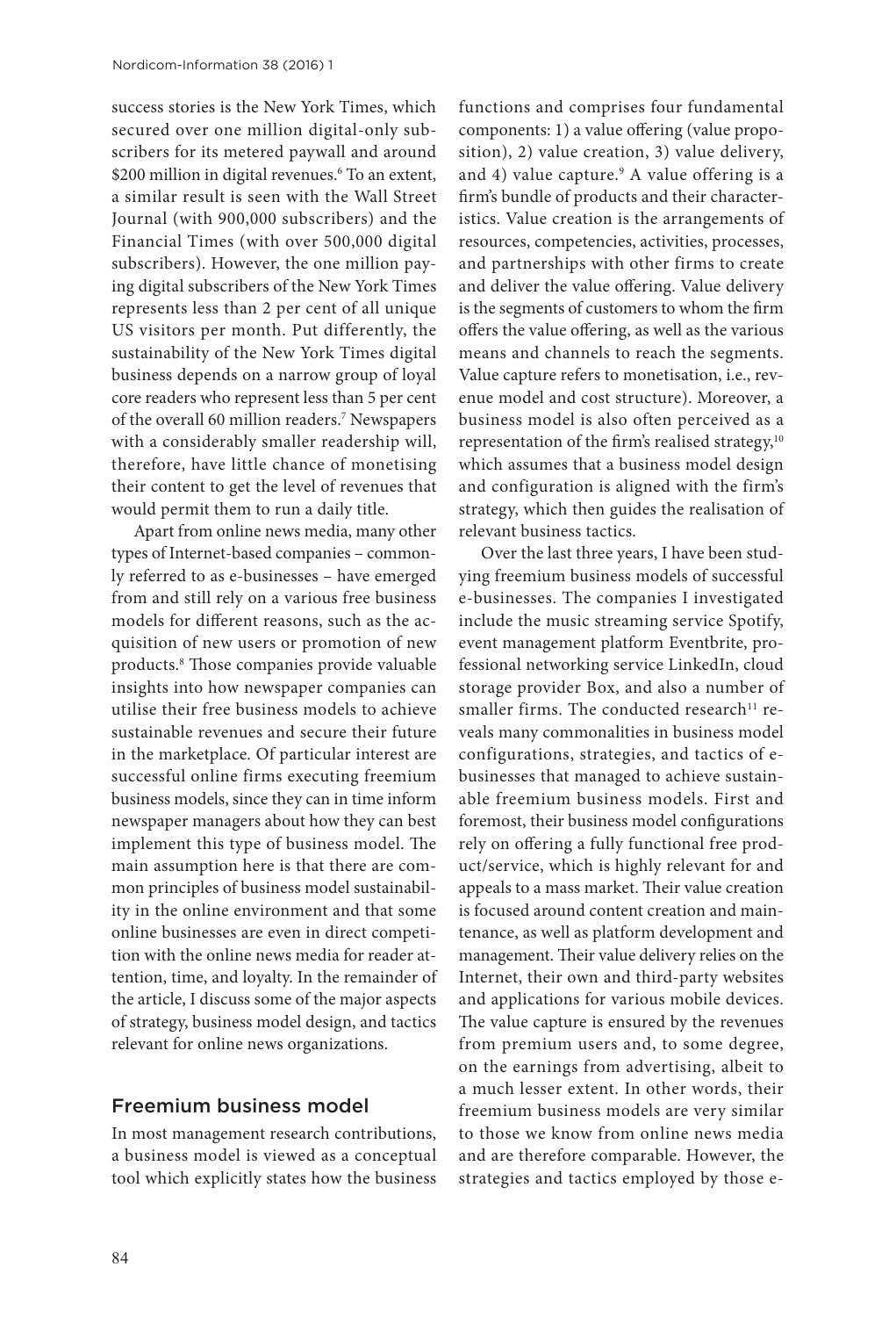businesses differ considerably from those we observed among the legacy newspaper organizations in Denmark and other Nordic countries. And the apparent differences can explain their limited success with freemium business models and raise the question of whether a freemium business model is the answer for the newspaper industry's future.

#### Freemium strategies and tactics

The successful freemium companies we studied employ a growth strategy that implies continuous expansion of their customer base and their own operations. The driving factor is the hunt for as large a user-base as possible, which can then lead to a high number of paying customers and hence lower fixed costs. (We found that a typical conversion of a freemium business is around 2-5 per cent, as is the case of the New York Times.) This is achieved through new market development, international expansion, as well as mergers and acquisitions. Moreover, the companies invest a considerable proportion of their revenues in innovation. Being technological leaders in their field is considered by most as a matter of life or death, since current users can easily lose interest in a product/service that is not technologically up-to-date. Mergers and acquisitions often bring both new customers and/ or proprietary technologies. This growth and exploration strategy is implemented through freemium business model configurations and various acts, initiatives, and strategic choices, which can be referred to as tactics. Therefore, tactics relate directly to the four main business model components (i.e., value proposition, value creation, value delivery, and value capture).

### *Tactics related to value proposition*

Because freemium companies aim to reach and acquire as many users as possible, they therefore target mass markets and offer products/services that appeal to the majority of potential users. This product-market fit is achieved through continuous development, improvement, and refinement of the value

offering. Additionally, successful freemium companies regularly enhance the value of their free and premium offerings (e.g., by adding new services, additional space, content). At the same time, they look for a balance between their free and premium offerings, since being too generous can potentially lead to cannibalisation of some revenues (i.e., when users are fairly satisfied with the free product, they may not want to subscribe to the premium one).12 Most important, however, is that the freemium companies possess a very precise understanding of what their users and paying customers do and want. This is achieved by the state-of-the-art data analytics staff or departments who monitor and analyse online user behaviour. Based on the analyses, the firms conduct customer segmentation, develop new value offerings, and fine-tune their promotional campaigns.

## *Tactics related to value creation*

The value offerings are created and delivered by successful freemium companies with the help of state-of-the art technology, sizable R&D spending, highly qualified staff, and creative approaches in product design and delivery. To put it another way, the approach to value creation by those firms is highly explorative (i.e., aims at the superior value creation which inflicts high costs and even requires capital investments). The e-business firms are also very keen in various partnerships with hardware and software producers. They seek to integrate various partner products and services into their offerings, as well as push the backward integration of their own products.

## *Tactics related to value delivery*

Freemium companies typically aim at the mass market without prior segmentation of various user and customer groups. Only when they have acquired a critical mass of users, do they analyse them and identify clusters of users with similar characteristics, which can then be defined as distinct segments. Another central tactic is the use of multiple and diverse digital delivery channels. Their products/services are typically available on most popular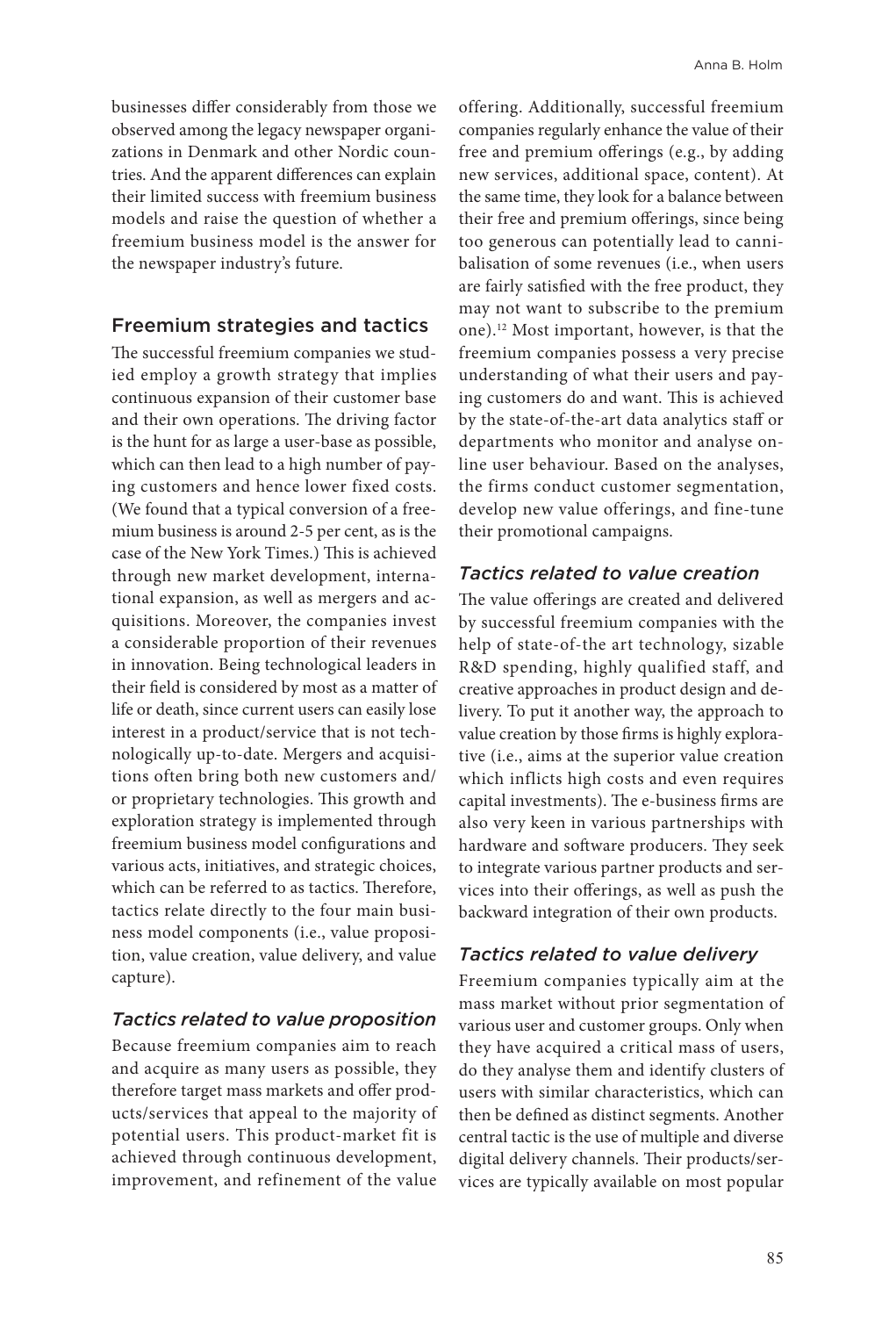consumer platforms (i.e., web, mobile, tablets, and even TVs and digital set-top-boxes). Also, a lot of user acquisition takes place through social networking sites or social media, such as Facebook, Twitter, and LinkedIn. Sourcing readers through various social media is also common for newspapers, and Facebook has already overtaken search engines as the main source of new readers.

### *Tactics related to value capture*

Keeping the costs inflicted by free users as low as possible and converting those users into paying customers are vital for freemium ebusinesses. However, our research revealed that approximately 80% of their overall costs are related to free users, while premium customers generate the majority of revenues. Despite this uneven distribution, freemium businesses constantly search for new free users. This has three major objectives: 1) to add revenues from converting free users into paying customers, 2) to lower fixed costs per user and achieve economies of scale, and 3) to increase company valuation. This last objective appears to play the crucial role in freemium companies' survival. This is because high valuations attract investors, who are willing to infuse capital in the hope of future returns on their investments. Additional capital allows company growth and development based on innovation and market development – the cornerstones of the freemium strategy.

# Freemium strategies of newspaper companies

Legacy newspapers with freemium business models do not follow a strategy that is similar those of the freemium e-business firms we studied. Successful freemium firms base their success on continuous innovation, seek out new markets and new opportunities, and are oriented towards growth and risk taking. This strategy is often referred to as the *prospector* strategy in the classic strategy literature.<sup>13</sup> Newspapers' freemium strategies are somewhat different from the prospector strategy and are focused on defending the existing

readership and customer base and reacting to the market threats rather than being proactive in creating new market opportunities. Although the newspapers put a great deal of effort into producing digital content, their value offering does not change considerably over time and in itself cannot be considered as being innovative – it is still predominately news in the form of text, photographs, and video content. Moreover, Danish and other Nordic news organisations are limited to their respective local markets of readers, which only permits limited growth and expansion through new user acquisitions.

The strategies of many legacy newspapers in Denmark are oriented towards protecting their current markets, serving existing customers, and reacting to environmental events. However, they are failing to anticipate or influence those events. Therefore, they can be referred to as *defender* and *reactor* strategies.<sup>14</sup> However, these types of strategy do not favour freemium business model configuration and require a set of tactics that are different from the freemium logic'. This could explain why freemium business models have not yet secured sustainable revenues for the newspaper organisations in Denmark but have worked relatively well in the cases of the New York Times and the Wall Street Journal*,* whose strategies and tactics have been similar to the freemium e-businesses we studied.

# Conclusions and implications

As a response to the decline in readership and circulation, newspapers in Denmark have undertaken a number of cost-cutting initiatives, such as organisational restructuring, staff layoffs, and outsourcing of non-key activities. On the innovation side, they concentrated on developing capabilities for the production and delivery of digital content and have achieved relatively good results with their various mobile apps. However, they still need to ensure that their business model configurations are aligned with their strategies, and only then define the set of appropriate tactics. Taking into consideration the limitations for newspapers